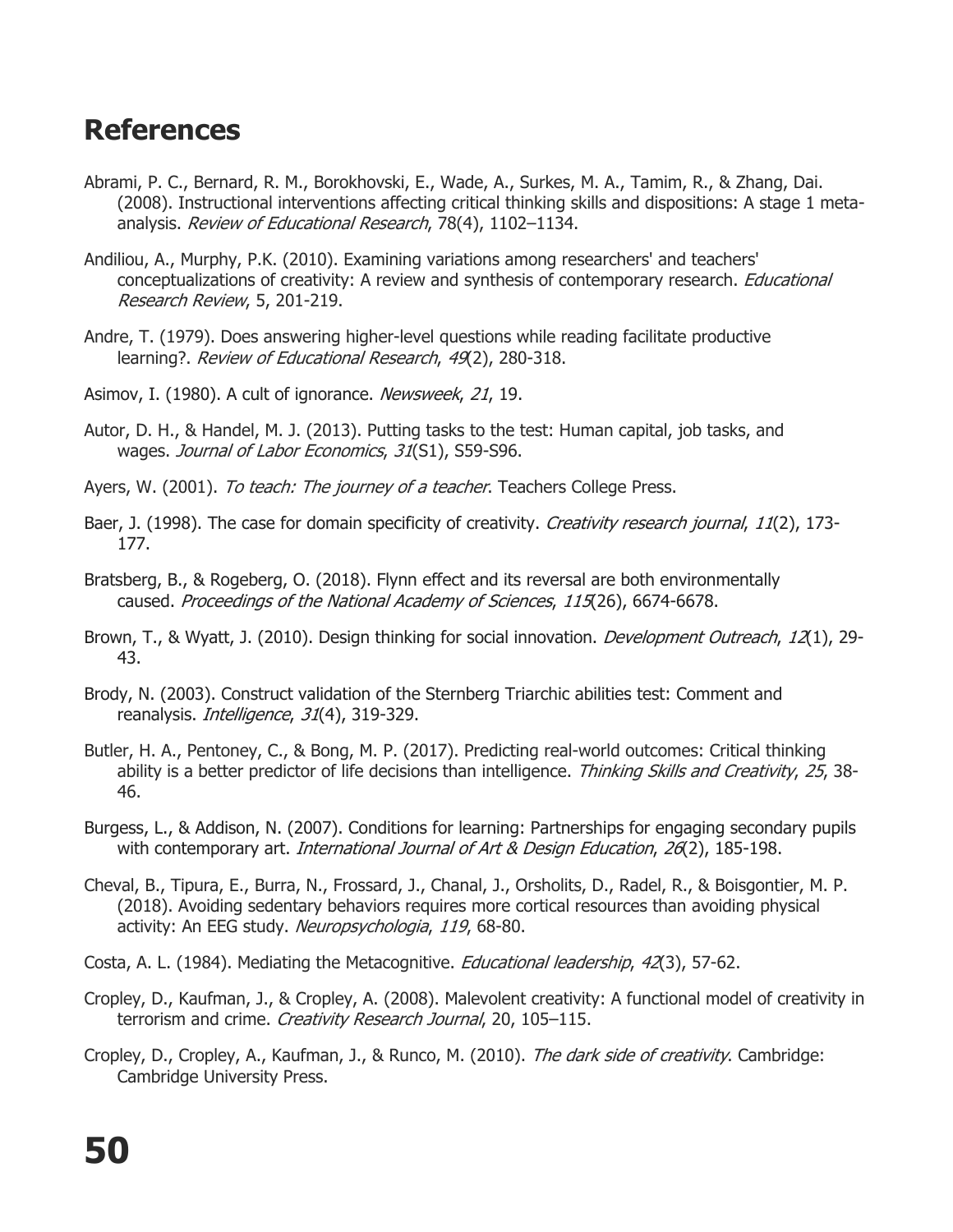- Csikszentmihalyi, M. (1997). Finding flow: The psychology of engagement with everyday life. Basic Books.
- Cumming, R. (2007). Language play in the classroom: Encouraging children's intuitive creativity with words through poetry. Literacy, 41(2), 93-101
- Davies, D., Jindal-Snape, D., Collier, C., Digby, R., Hay, P., & Howe, A. (2013). Creative learning environments in education—A systematic literature review. Thinking skills and creativity, 8, 80-91.
- DeZutter, S. (2011). Professional improvisation and teacher education: Opening the conversation. Structure and improvisation in creative teaching, 27-50.
- Dow, G. T., & Mayer, R. E. (2004). Teaching students to solve insight problems: Evidence for domain specificity in creativity training. Creativity Research Journal, 16(4), 389-398.
- Dutton, E., van der Linden, D., & Lynn, R. (2016). The negative Flynn Effect: A systematic literature review. Intelligence, 59, 163-169.
- Eberle, B. (1996). *Scamper on: Games for imagination development*. Prufrock Press Inc..
- Ennis, R. H. (1989). Critical thinking and subject specificity: Clarification and needed research. Educational Researcher, 18(3), 4–10.
- Evans, J. S. B. (Ed.). (2013). Thinking and reasoning (psychology revivals): Psychological approaches. Psychology Press.
- Facione, P. A., Facione, N. C., & Giancarlo, C. A. F. (1996). The motivation to think in working and learning. New directions for higher education, 67-80.
- Flynn, J. R., & Flynn, J. R. (2012). Are we getting smarter?: Rising IQ in the twenty-first century. Cambridge University Press.
- Fortner, V. L. (1986). Generalization of creative productive-thinking training to LD students' written expression. Learning Disability Quarterly, 9(4), 274-284.
- Garaigordobil, M. (2006). Intervention in creativity with children aged 10 and 11 years: Impact of a play program on verbal and graphic–figural creativity. Creativity Research Journal, 18(3), 329-345.
- Gardner, H. (2011). The unschooled mind: How children think and how schools should teach. Basic Books (AZ).
- Gigerenzer, G., & Garcia-Retamero, R. (2017). Cassandra's regret: The psychology of not wanting to know. Psychological Review, 124(2), 179.
- Gill, P., Horgan, J., Hunter, S. T., & D. Cushenbery, L. (2013). Malevolent creativity in terrorist organizations. The Journal of Creative Behavior, 47(2), 125-151.
- Gkolia, C., Brudndett, M., & Switzer, J. (2009). An education action zone at work: Primary teacher perceptions of the efficacy of a creative learning and collaborative leadership project. *Education* 3–13, 37(2), 131–144.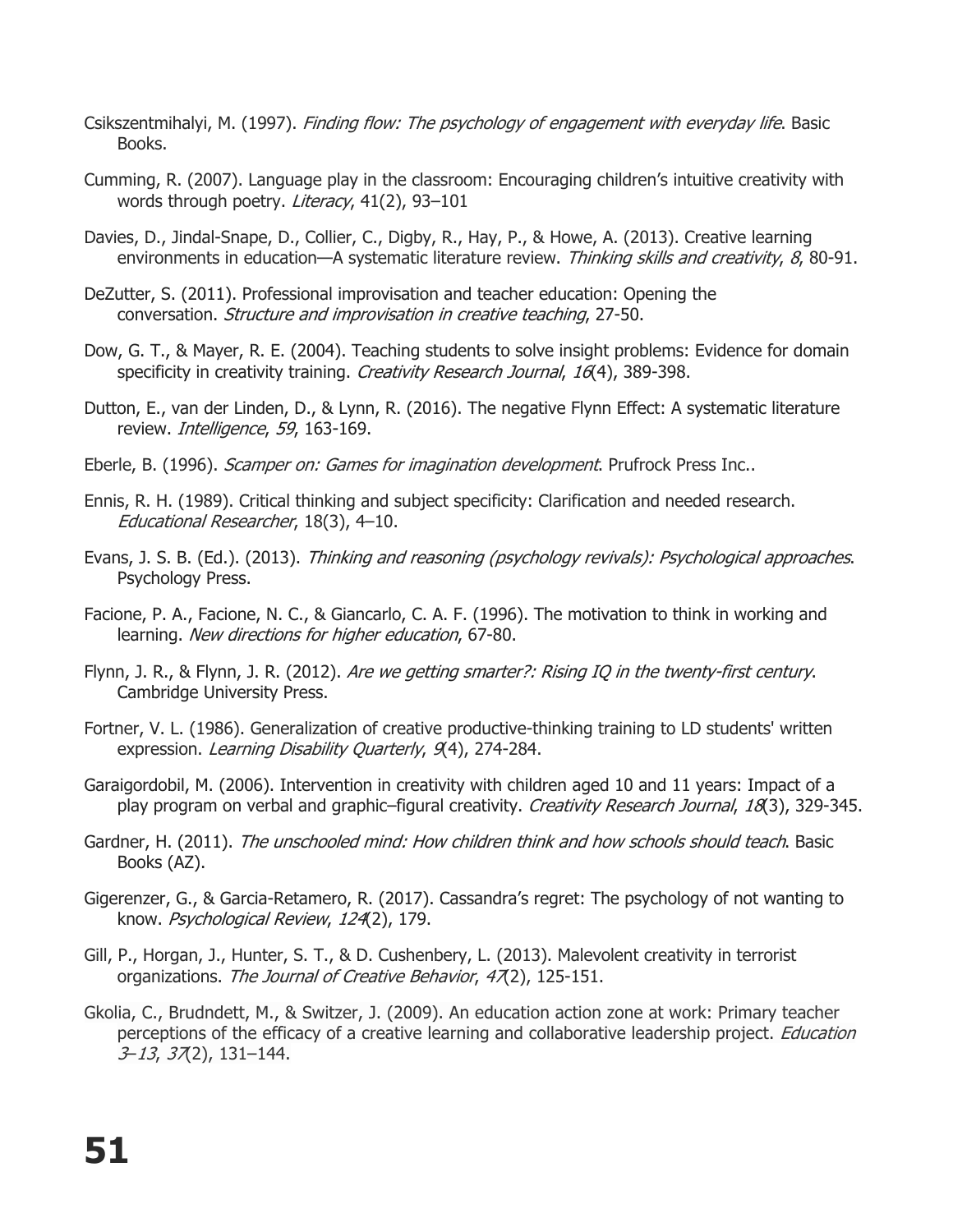- Gormley Jr, W. T. (2017). The Critical Advantage: Developing Critical Thinking Skills in School. Harvard Education Press.
- Gottfredson, L. S. (2003). Dissecting practical intelligence theory: Its claims and evidence. *Intelligence*, 31(4), 343-397.
- Grainger, T., Craft, A., & Burnard, P. (2007). Creative learning 3–11 and how we document it. Stoke on Trent: Trentham Books.
- Greene, J. P., Kisida, B., & Bowen, D. H. (2014). The educational value of field trips: Taking students to an art museum improves critical thinking skills, and more. *Education Next*, 14(1), 78-87.
- Grigorenko, E. L., Jarvin, L., & Sternberg, R. J. (2002). School-based tests of the triarchic theory of intelligence: Three settings, three samples, three syllabi. Contemporary educational psychology, 27(2), 167-208.
- Halpern, D. F. (1998). Teaching critical thinking for transfer across domains: Dispositions, skills, structure training, and metacognitive monitoring. American Psychologist, 53(4), 449–455.
- Halpern, D. F. (2001) Assessing the effectiveness of critical thinking instruction. The Journal of General Education, 50(4), 270–286.
- Halsey, K., Jones, M., & Lord, P. (2006). What works in stimulating creativity among socially exclude young people. Slough, Berks.: National Foundation for Educational Research (NFER).
- Hattie, J. A. C. (2009). *Visible Learning: A synthesis of over 800 meta-analyses relating to* achievement. Routledge.
- Heracleous, L., Wawarta, C., Gonzalez, S. & Paroutis S. (April 5, 2019). How a Group of NASA Renegades Transformed Mission Control. Sloan Review. Retrieved from https://sloanreview.mit.edu/article/how-a-group-of-nasa-renegades-transformed-mission-control/
- Isen, A. M. (1987). Positive affect, cognitive processes, and social behavior. Advances in experimental social psychology (Vol. 20, pp. 203-253). Academic Press.
- Isen, A. M., Shalker, T. E., Clark, M., & Karp, L. (1978). Affect, accessibility of material in memory, and behavior: A cognitive loop?. Journal of personality and social psychology, 36(1), 1.
- Jay, E. S., & Perkins, D. N. (1997). Problem finding: The search for mechanism. The creativity research handbook, 1, 257-293.
- Jeffrey, B. (2006). Creative teaching and learning: Towards a common discourse and practice. Cambridge Journal of Education, 36(3), 399–414.
- Kahneman, D. (2011). Thinking, fast and slow. Macmillan.
- Kennedy, M., Fisher, M. B., & Ennis, R. H. (1991). Critical thinking: Literature review and needed research. In L. Idol & B.F. Jones (Eds.), Educational values and cognitive instruction: Implications for reform (pp. 11-40). Hillsdale, New Jersey: Lawrence Erlbaum & Associates.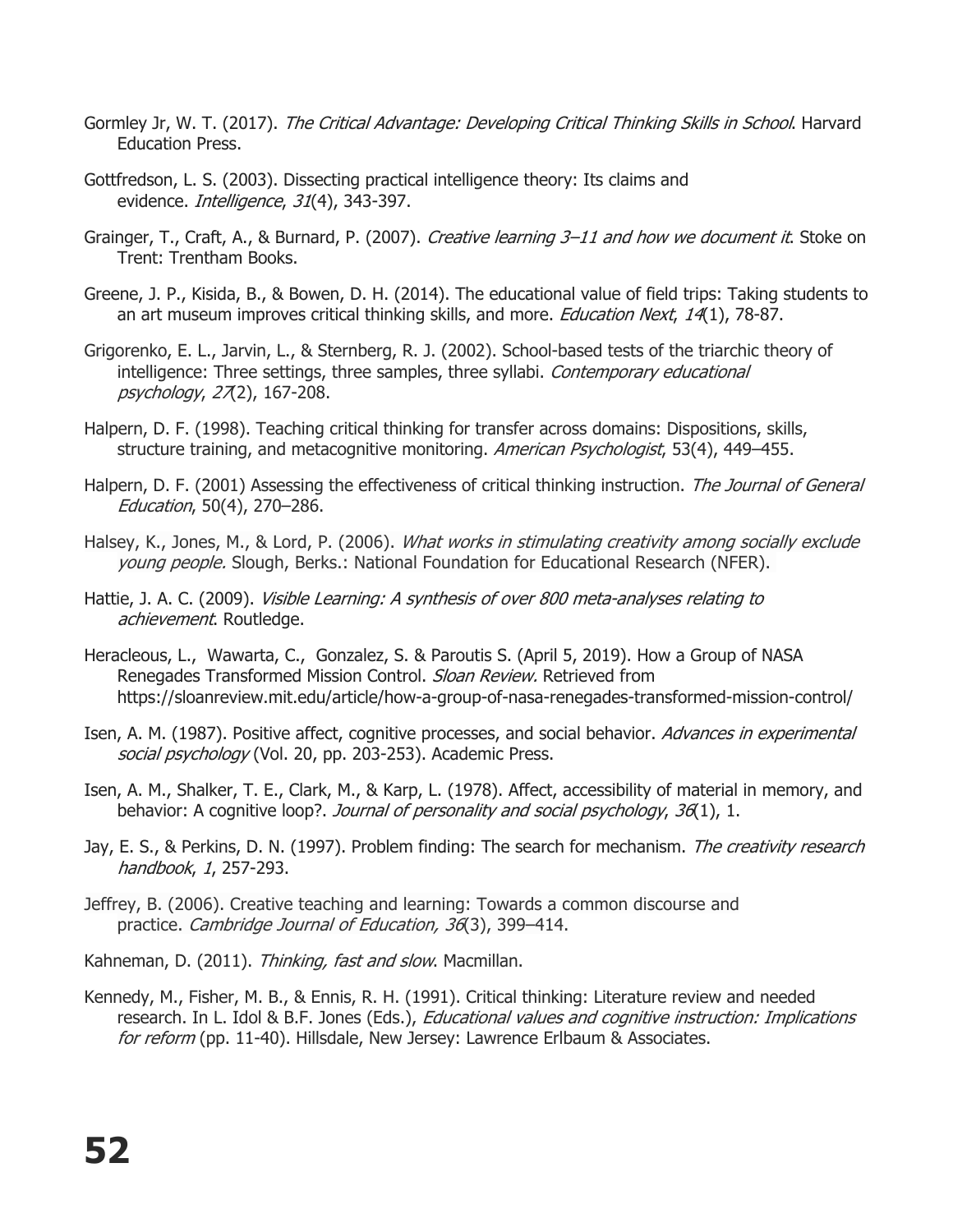- Kimbell, R., & Perry, D. (2001). *Design and technology in a knowledge economy*. London: Engineering Council.
- Kohn, A. (2000). The case against standardized testing: Raising the scores, ruining the schools. Portsmouth, NH: Heinemann.
- Kruger, J., & Dunning, D. (1999). Unskilled and unaware of it: how difficulties in recognizing one's own incompetence lead to inflated self-assessments. Journal of personality and social psychology, 77(6), 1121.
- Kyung Hee Kim (2011) The Creativity Crisis: The Decrease in Creative Thinking Scores on the Torrance Tests of Creative Thinking. *Creativity Research Journal*, 23(4), 285-295.
- Lawson, A.E. (1993) At what levels of education is the teaching of thinking effective? Theory Into Practice, 32(3), 170-178
- Lewis, A., & Smith, D. (1993). Defining higher order thinking. Theory into practice, 32(3), 131-137.
- Li, A. K. (1985). Correlates and Effects of Training in Make-Believe Play in Preschool Children. Alberta Journal of Educational Research, 31(1), 70-79.
- Lim, T.K.T. (2009). The NHPS Thinking Programme. Unpublished Government Document.
- Liu, Y., & Grusky, D. B. (2013). The payoff to skill in the third industrial revolution. American Journal of Sociology, 118(5), 1330-1374.
- Lipman, M. (1976). Philosophy for children. Metaphilosophy, 7(1), 17-39.
- Lipman, M. (2003). Thinking in education. Cambridge University Press.
- McLaren, R.B. (1993). The dark side of creativity. Creativity Research Journal, 6, 137–144.
- Minda, J. P. (2015). The psychology of thinking: Reasoning, decision-making and problem-solving. Sage.
- Miri, B., David, B. C., & Uri, Z. (2007). Purposely teaching for the promotion of higher-order thinking skills: A case of critical thinking. *Research in science education*, 37(4), 353-369.
- Moran, S. (2010). Creativity in school. *International handbook of psychology in education*, 319-359.
- Moulding, B. D., Bybee, R., & Paulson, N. (2015). A vision and plan for science teaching and learning: An educator's guide to A Framework for K-12 Science Education, Next Generation Science Standards, and state science standards. Essential Teaching and Learning.
- Mumford, M.D., Mobley, M.I., Uhlman, C.E., Reiter-Pamon, R., & Doares, L. (1991). Process analytic models of creative capacities. Creativity Research Journal, 4, 91-122.
- Nadler, S. (2017, Sept 12). How to Fix American Stupidity. Time. Retrieved from http://time.com/4937675/how-to-fix-american-stupidity/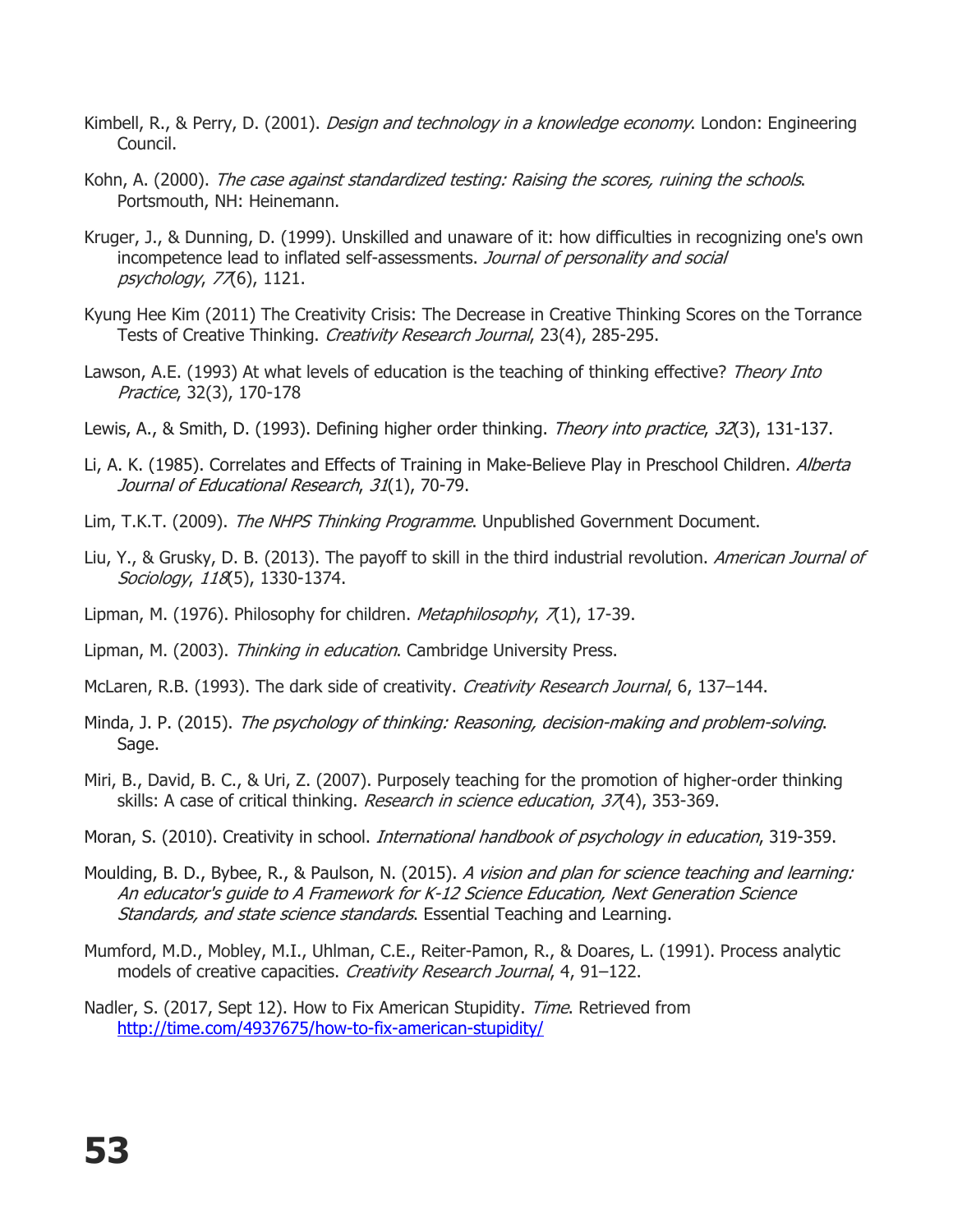- National Commission on Excellence in Education. (1983). A nation at risk: The imperative for educational reform. The Elementary School Journal, 84(2), 113-130.
- Nichols, T. (2017). The death of expertise: The campaign against established knowledge and why it matter. Oxford University Press.
- Nickerson, R. S. (1999). Enhancing Creativity. *Handbook of creativity*, 392.
- Noble, K. G., Norman, M. F., & Farah, M. J. (2005). Neurocognitive correlates of socioeconomic status in kindergarten children. Developmental science, 8(1), 74-87.
- OECD (2018). The Future of Education and Skills. Government Report. Retrieved from https://www.oecd.org/education/2030/E2030%20Position%20Paper%20(05.04.2018).pdf
- Paul, R. (1995). Critical Thinking: How to prepare students for a rapidly changing world. Foundation for Critical Thinking.
- Pink, D.H. (2006). A Whole New Mind: Why Right-Brainers Will Rule the Future. Penguin Group
- Phillips, N. M. (2015). Literary neuroscience and history of mind: An interdisciplinary fMRI study of attention and Jane Austen. The Oxford handbook of cognitive literary studies, 55-84.
- Piaget, J. (1954). The construction of reality in the child (M. Cook, Trans.). New York, NY, US.
- Pierce, C. P. (2010). *Idiot America: How stupidity became a virtue in the land of the free*. Anchor.
- Pinker, S. (2009). How the Mind Works ( $2^{nd}$  ed.). Norton.
- Presseisen, B. Z. (1985). Thinking Skills Throughout the Curriculum: A Conceptual Design. Pi Lambda Theta.
- Qin, Z., Johnson, D. W., & Johnson, R. T. (1995). Cooperative versus competitive efforts and problem solving. Review of educational Research, 65(2), 129-143.
- Rindermann, H., Becker, D., & Coyle, T. R. (2017). Survey of expert opinion on intelligence: The Flynn effect and the future of intelligence. Personality and Individual Differences, 106, 242-247.
- Rittel, H. W., & Webber, M. M. (1973). 2.3 planning problems are wicked. *Polity, 4*(155), e169.
- Robson, J., & Janniste, L. (2010). Growing future innovators: A new approach to learning programs for young children. Mount Lawley: Edith Cowan University. Retrieved from http://www. pica. org. au/downloads/66/GFI\_FINAL\_EMAIL. Pdf.
- Rossiter, M. (2002). Narrative and Stories in Adult Teaching and Learning. *ERIC Digest.*
- Rothkopf, D. (2010, Nov 17). When ignorance becomes a movement: The rise of Snookiism. Foreign Policy. Retrieved from https://foreignpolicy.com/2010/11/17/when-ignorance-becomes-amovement-the-rise-of-snookiism/
- Robinson, K., & Aronica, L. (2016). Creative schools: The grassroots revolution that's transforming education. Penguin books.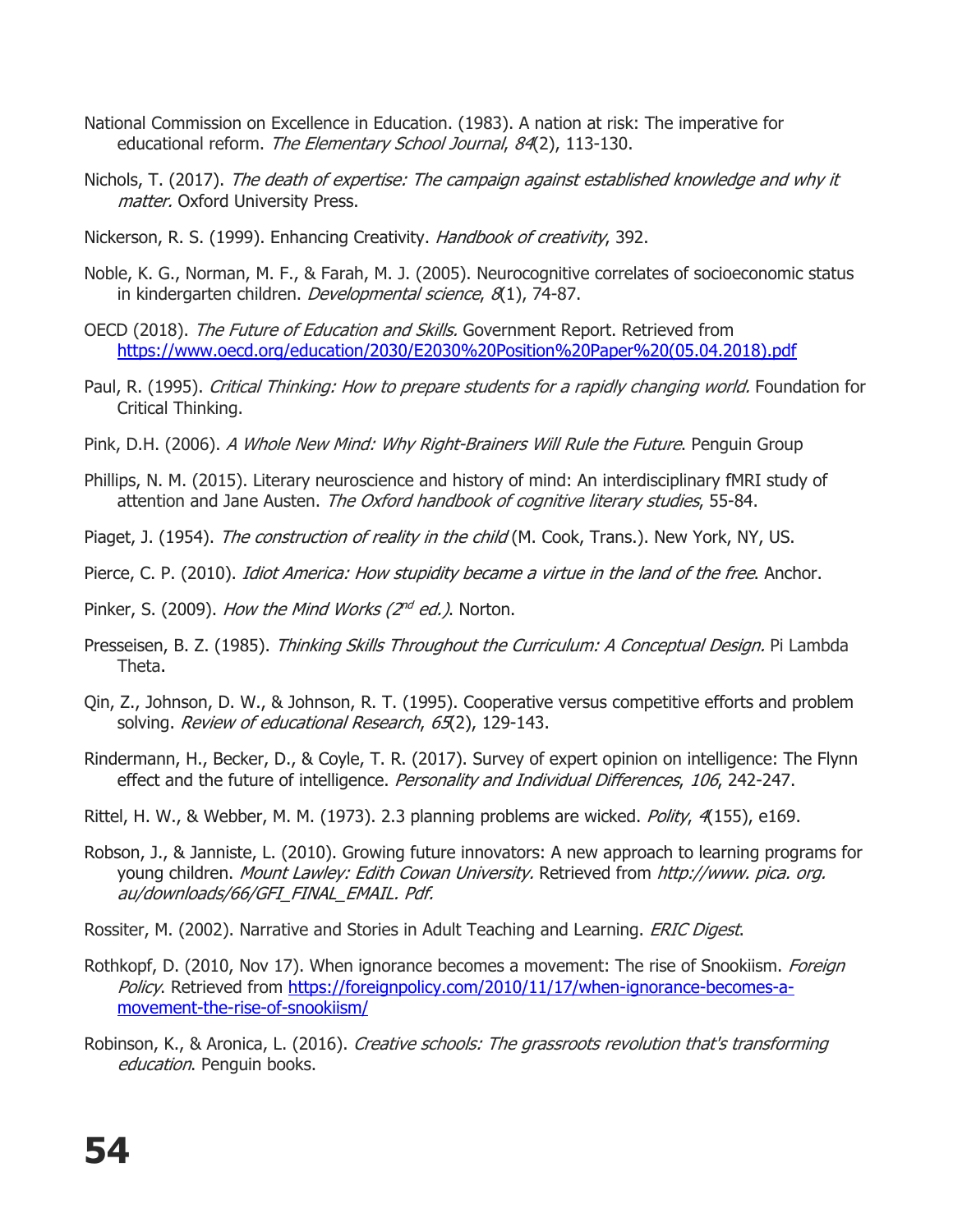- Runco, M. A., Acar, S., & Cayirdag, N. (2017). A closer look at the creativity gap and why students are less creative at school than outside of school. Thinking Skills and Creativity, 24, 242-249.
- Satterthwait, D. (2010). Why are 'hands-on' science activities so effective for student learning?. Teaching Science: The Journal of the Australian Science Teachers Association, 56(2).
- Sawyer, R. K. (2012). *The science of human innovation: Explaining creativity*. Oxford University Press: New York.
- Schaffer, O. (2013). *Crafting fun user experiences: A method to facilitate flow*. Human Factors International.
- Schön, J. (1983). Petrophysik: Physikalische Eigenschaften von Gesteinen und Mineralen. Akademie-Verlag.
- Shayer, M., & Adey, P. (1992). Accelerating the development of formal thinking in middle and high school students III: Testing the permanency of effects. Journal of Research in Science Teaching, 29, 1101-1118.
- Simon, H. A. (1996). The sciences of the artificial. MIT press.
- Stein, M. I. (1963). A transactional approach to creativity. Scientific creativity: Its recognition and development, 217-227.
- Sternberg, R. J. (1985). *Beyond IQ: A triarchic theory of human intelligence*. CUP Archive.
- Sternberg, R. J. (1993). *Sternberg triarchic abilities test*. Unpublished test.
- Sternberg, R. J. (1995). *In search of the human mind*. Harcourt Brace College Publishers.
- Sternberg, R. J. (1996). Successful intelligence: How practical and creative intelligence determine success in life. New York, NY: Simon & Schuster.
- Sternberg, R. J. (1998). Principles of teaching for successful intelligence. *Educational* Psychologist, 33(2-3), 65-72.
- Sternberg, R. J., Forsythe, G. B., Hedlund, J., Wagner, R. K., Williams, W. M., Horvath, J. A., Snook, S.A. & Grigorenko, E. (2000). Practical intelligence in everyday life. Cambridge University Press.
- Sternberg, R. J., Castejón, J. L., Prieto, M. D., Hautamäki, J., & Grigorenko, E. L. (2001). Confirmatory factor analysis of the Sternberg Triarchic Abilities Test in three international samples: An empirical test of the triarchic theory of intelligence. European Journal of Psychological Assessment, 17(1), 1.
- Sternberg, R. J. (2003a). Our research program validating the triarchic theory of successful intelligence: Reply to Gottfredson. *Intelligence, 31*(4), 399-413.
- Sternberg, R. J. (2003). Creative thinking in the classroom. Scandinavian Journal of Educational Research, 47(3), 325-338.
- Sternberg, R. J., & Collaborators, T. R. P. (2006). The Rainbow Project: Enhancing the SAT through assessments of analytical, practical, and creative skills. Intelligence, 34(4), 321-350.